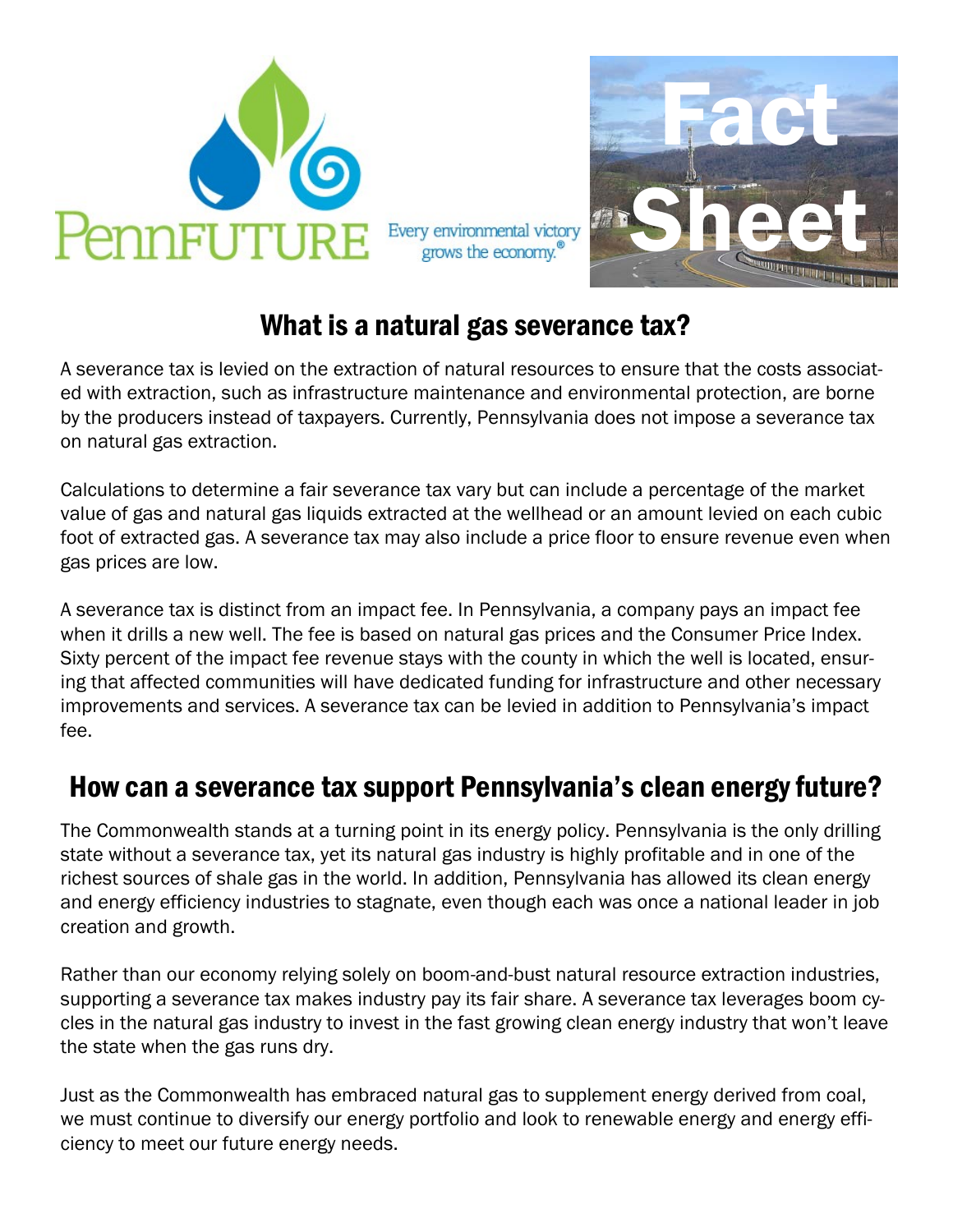

Fact Sheet Every environmental victory grows the economy.<sup>®</sup>

# Severance Tax: Funding for Vital State Agencies

The Department of Environmental Protection (DEP) and the Department of Conservation and Natural Resources (DCNR) need robust support to protect our environment and public lands and to ensure that natural gas drilling is performed safely in the Commonwealth. Over the last six years, DEP has lost 14 percent of its employees, compared to an average staff reduction of 6 percent across all other state agencies. DCNR's budget has become increasingly dependent on the Oil and Gas Lease Fund as its share of the general fund has been reduced. Severance tax revenue can help to reverse the impact of years of funding and staff cuts at these vital state agencies.

| <b>Department of Environmental Protection</b>                                                                                                                                                                                                                                                                                                                                                 |                                                                                                                                                                                                                                                                                                 |
|-----------------------------------------------------------------------------------------------------------------------------------------------------------------------------------------------------------------------------------------------------------------------------------------------------------------------------------------------------------------------------------------------|-------------------------------------------------------------------------------------------------------------------------------------------------------------------------------------------------------------------------------------------------------------------------------------------------|
| Without a severance tax:                                                                                                                                                                                                                                                                                                                                                                      | With a severance tax:                                                                                                                                                                                                                                                                           |
| The Oil and Gas Program employs 95 people to inspect Penn-<br>sylvania's oil and gas infrastructure. On average, unconven-<br>tional gas wells are inspected less than two times each year.<br>From 2013 to 2014, the number of new wells has increased<br>from 1,207 to 1,372.                                                                                                               | A DEP analysis found that some wells should be inspected as<br>many as six times per year. DEP Secretary John Quigley has<br>stated that if DEP were to add fifty new staff positions, wells<br>could be inspected more frequently to ensure that the drilling<br>process is being done safely. |
| In 2014, DEP reported 546 administrative and inspection-<br>based oil and gas violations. Unconventional drilling operators<br>were responsible for 85 of those violations. DEP just an-<br>nounced it is seeking its largest ever fine of \$8.9 million on<br>Range Resources Appalachia LLC for failing to fix a gas well in<br>Lycoming County that leaked methane, polluting groundwater. | With increased oversight of natural gas infrastructure, DEP<br>can more effectively uphold standards to protect air and water<br>from the potential hazards of natural gas drilling and impose<br>fines on companies that are not in compliance.                                                |

#### Department of Conservation and Natural Resources

| Without a severance tax:                                                                                                                                                                                                       | With a severance tax:                                                                                                                                                                                                                                                                                                               |
|--------------------------------------------------------------------------------------------------------------------------------------------------------------------------------------------------------------------------------|-------------------------------------------------------------------------------------------------------------------------------------------------------------------------------------------------------------------------------------------------------------------------------------------------------------------------------------|
| DCNR's general fund allocation was cut and replaced with<br>money from the Oil and Gas Lease Fund. DCNR has a budget<br>that is tied to drilling on the state lands it oversees, creating a<br>potential conflict of interest. | Increased general fund revenue can be allocated to DCNR to<br>reduce its operating budget's dependence on revenue gener-<br>ated by resource extraction.                                                                                                                                                                            |
| DCNR has a volatile budget based on revenues from the Oil<br>and Gas Lease Fund. The general fund does not make up<br>DCNR's budget shortfalls if extraction-based revenue falls<br>short of projections.                      | Increased general fund revenue can be invested in DCNR to<br>help fund the maintenance of state parks and forests, espe-<br>cially those with natural gas drilling. The Oil and Gas Lease<br>Fund can return to its original purpose of furthering conserva-<br>tion efforts through the purchase and restoration of state<br>land. |